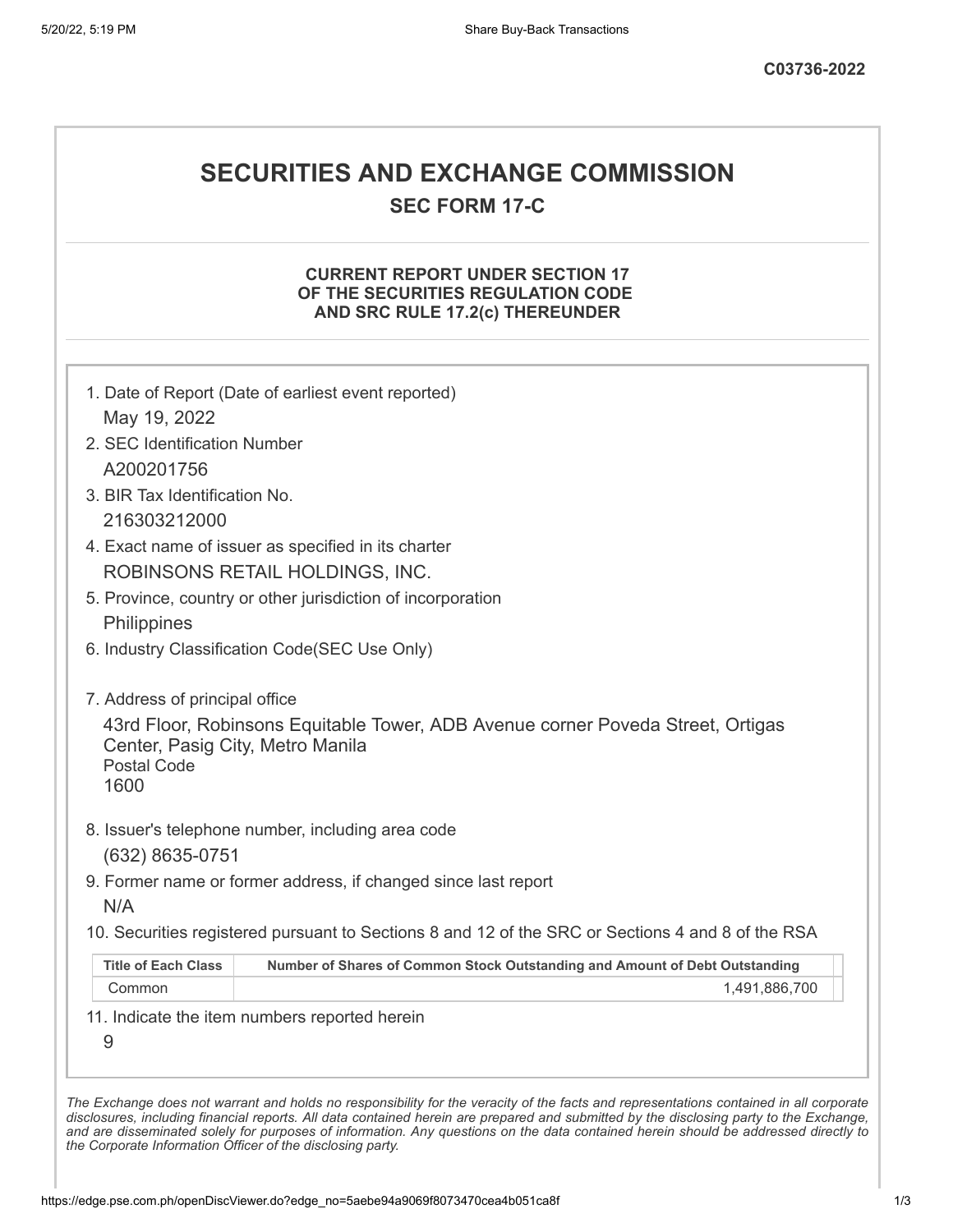5/20/22, 5:19 PM Share Buy-Back Transactions



# **Robinsons Retail Holdings, Inc. RRHI**

## **PSE Disclosure Form 9-1 - Share Buy-Back Transactions** *References: Section 9 of the Revised Disclosure Rules*

### **Subject of the Disclosure**

Robinsons Retail Holdings, Inc. Share Buy-Back Transaction

**Background/Description of the Disclosure**

Share buyback on May 19, 2022.

The Board of Directors of RRHI approved the share buyback program of Php2.0 billion on March 9, 2020. The Board of Directors of RRHI approved the extension of the share buyback program for the additional amount of Php2.0 billion on February 26, 2021.

On February 11, 2022, the Board of Directors of RRHI approved to further extend the share buyback program for the additional amount of Philippine Pesos: One Billion (Php1,000,000,000.00)

On April 27, 2022, the Board of Directors of RRHI approved to further extend the share buyback program for the additional amount of Philippine Pesos: One Billion (Php1,000,000,000.00)

The total amount allotted for the share buyback is Philippine Pesos: Six Billion (Php6,000,000,000.00).

## **Type of Securities**

| Common |
|--------|
|        |

Preferred N/A

Others N/A

## **Details of Share Buy-Back Transaction(s)**

| <b>Date of Transaction</b> | <b>Number of Shares Purchased</b> | <b>Price Per Share</b> |
|----------------------------|-----------------------------------|------------------------|
| May 19, 2022               | 390                               | 51.55                  |
| May 19, 2022               | 2,000                             | 51.65                  |
| May 19, 2022               | 280                               | 51.70                  |
| May 19, 2022               | 2,010                             | 51.75                  |
| May 19, 2022               | 13,960                            | 51.80                  |
| May 19, 2022               | 610                               | 51.85                  |
| May 19, 2022               | 1,000                             | 52.00                  |
| May 19, 2022               | 15,000                            | 51.75                  |
| May 19, 2022               | 35,000                            | 51.70                  |
| May 19, 2022               | 123,070                           | 51.80                  |
|                            | 193,320                           |                        |

#### **Effects on Number of Shares**

|                           | <b>Before</b> | After         |
|---------------------------|---------------|---------------|
| <b>Outstanding Shares</b> | 1,492,080,020 | 1,491,886,700 |
| <b>Treasury Shares</b>    | 84,409,340    | 84,602,660    |